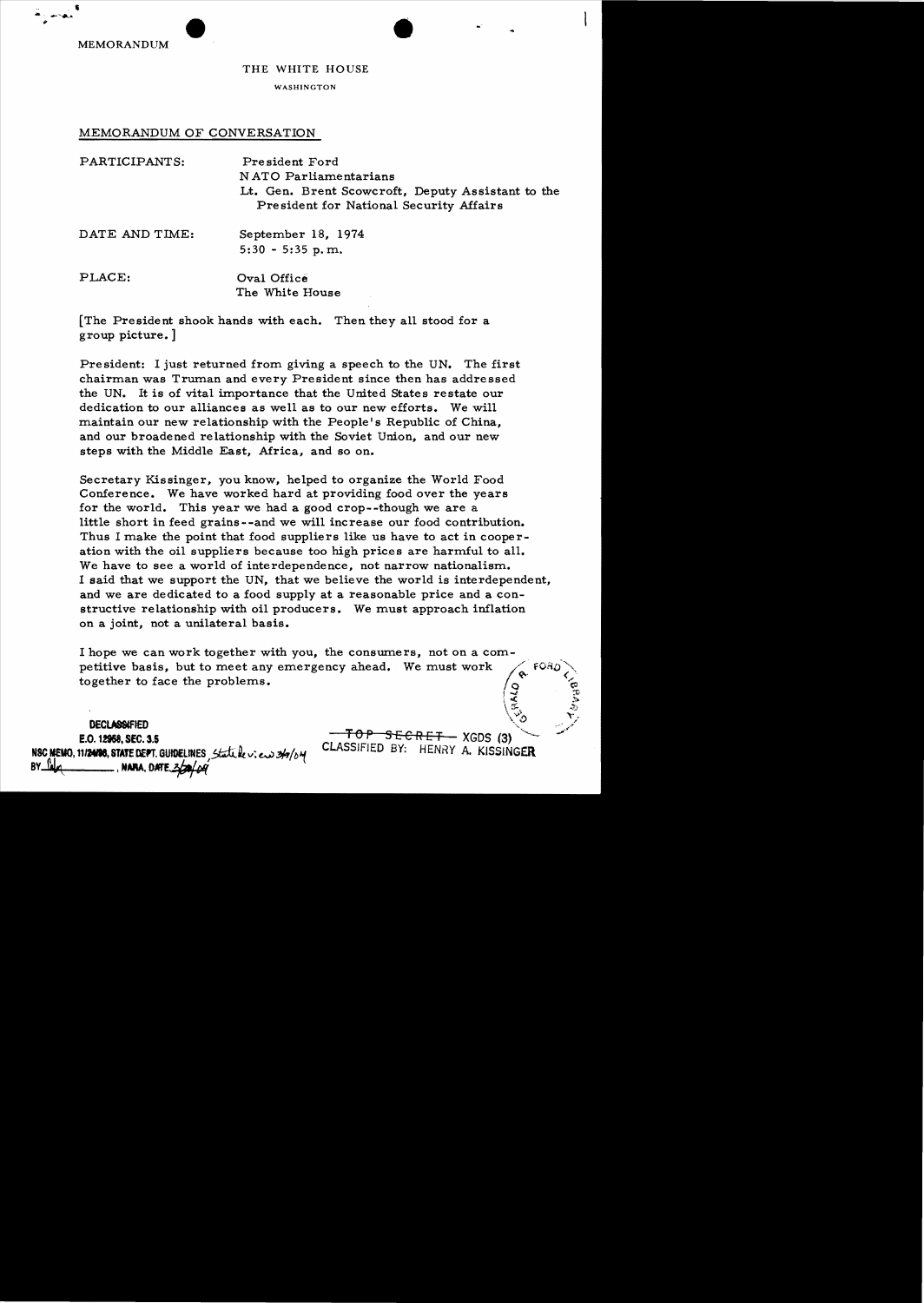Response: We are pleased you have reaffirmed the doctrines of U. S. policy. We have been meeting together for three days to talk together. We have developed a perspective on our concertation. Our vision of Europe is a Europe of friendship with the United States.

President: I myself was a parliamentarian. I am not used to being an executive. I know our systems are somewhat different but we are all dedicated to democracy.

Good luck to each of you.

FÖi